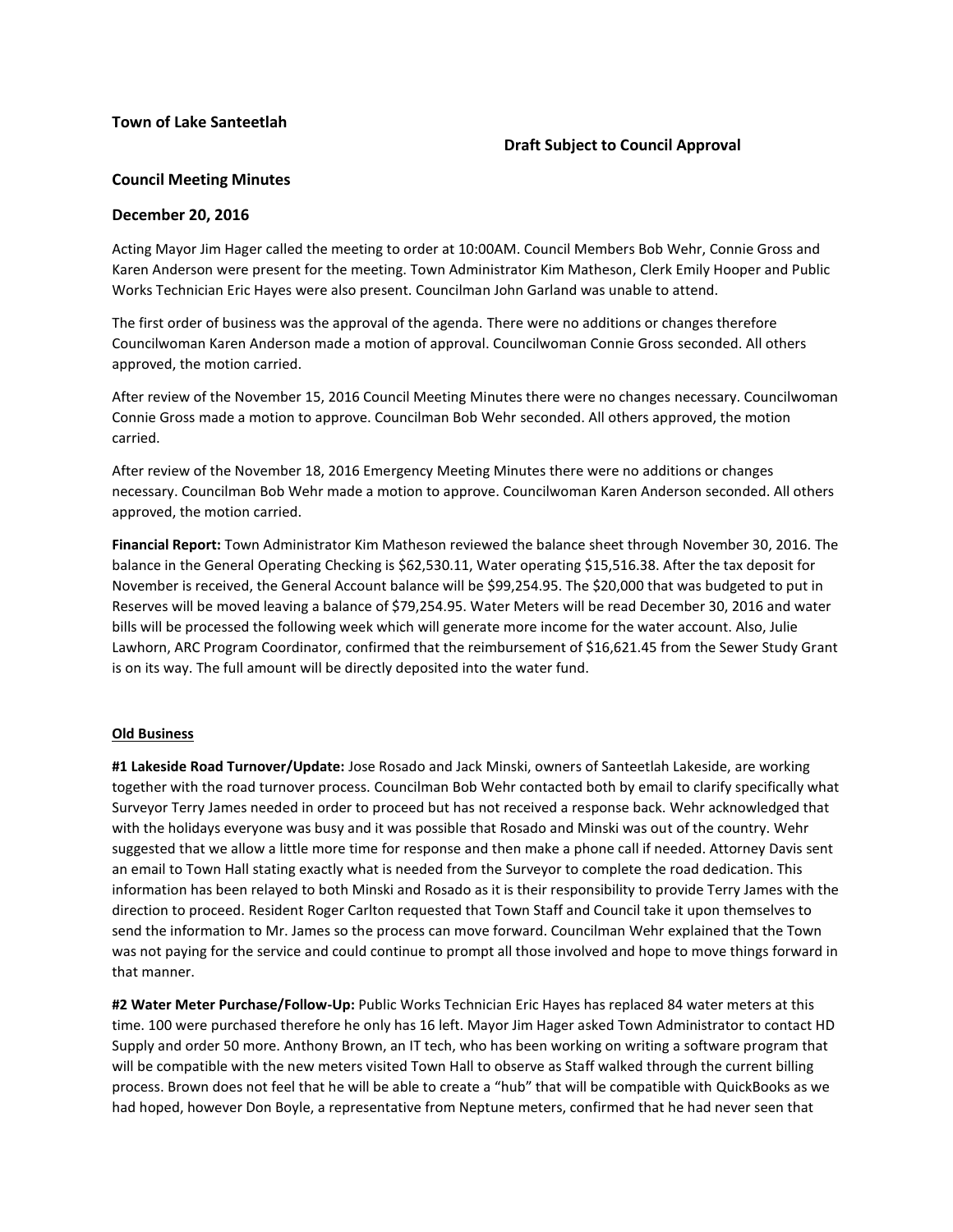done. Brown is still working and informed Town Administrator Kim Matheson that he would let her know after the holidays if he felt that he would be capable of producing a software program that would work for us. Mayor Jim Hager stated that when % of the meters are in place we would like to purchase the read equipment and software to allow some time to become familiar before the next billing. Eric Hayes discovered a leak yesterday when placing a new meter and was able to contact the homeowner to alert them of water issues. The new meters will allow leaks to be noticed on a daily/weekly basis as the meters are read which should keep such large leaks from occurring.

**#3 Contract Requirements for Security Officer/Mowing Update:** The current contracts for both positions expire in April 2017. According to North Carolina State Law a Municipality must make a reasonable effort to provide notice of the service needed and receive a minimum of two bids. Mayor Jim Hager composed a draft ad for The Graham Star and an updated scope of work for both security officer and mowing contracts. Raymond Williams owner of Williams Lawn Service currently holds both positions. Williams will be notified that his contracts will be expiring and put to bid. Scott Kamps, currently provides leaf removal two or three times per year for a stated price in a written agreement. This service is not in contract form at this time. Chris Waldroup, a local contractor, asked about putting a bid in on the leaf removal. Mayor Jim Hager suggested that we compose a third contract during the renewal process of the other two and bid this job as well prior to the next leaf season. Scott Kamps will be notified by letter as well to acknowledge that the service will be bid as a two year contract next year. The updated scope of work for all contracts will be available at Town Hall for those interested by late January.

**#4 Zoning Regulations/Schedule Workshop:** Due to the holidays and busy time of year the deadline for comments on the Zoning Regulations will be extended to January 15, 2017. The updated regulations have been posted on the Town website along with a form to submit comments. A notification will be put in each water bill that will be mailed the first week of January. This should allow every property owner adequate time to review and submit comments if they wish. This will also assure that every property owner is notified. A mass email will be sent as well stating the extension. When all comments are received and reviewed a Public Hearing will be scheduled.

**#5: Sewer Study/Update:** The deadline for the Sewer Study grant has been extended to April 2, 2017. Vic D'Amato, a Tetra Tech representative, confirmed by email that he would send a final report by the holidays. This will allow time for review and questions. D'Amato plans to attend the January Council Meeting to answer questions and provide an overview of the final report. Any changes that occur from questions, concerns, or suggestions can be added to the report and still meet the deadline. A bill for \$14,517.44 has been received from Tetra Tech. The Council agreed to pay half that amount at this time and wait to release the remainder of that balance once the final report is received and reviewed. Councilman Bob Wehr suggested that the final report be posted on the website and available for anyone interested to view.

#### **New Business**

**#1 Resolution to the Alcoholic Beverage Control Commission/Appoint Representative:** The proposed resolution will allow an appointed member to attest to the character of an individual or business applying for alcohol sales. This resolution was outdated with an appointed member employed by Lake Santeetlah who is no longer a resident of Graham County. It is unknown if the resolution will ever be needed or necessary in the case of those applying for alcohol sales, but if it became a necessity Lake Santeetlah would have an appointed member on file. The resolution will be filed with the state. Councilwoman Karen Anderson made a motion to approve both Mayor Jim Hager as the appointed representative and the proposed resolution. Councilman Bob Wehr seconded. All others approved. The motion carried.

**#2 Annual Donation to Santeetlah Fire Department:** Each year Lake Santeetlah gives a generous donation to the Santeetlah Fire Department. Jerry Collins, fire department finance officer, would request a specific amount and explain what the funds would be used for. Mr. Collins passed away unexpectedly this year and the department has a new finance officer. Town Administrator Kim Matheson contacted Graham County asking what yearly